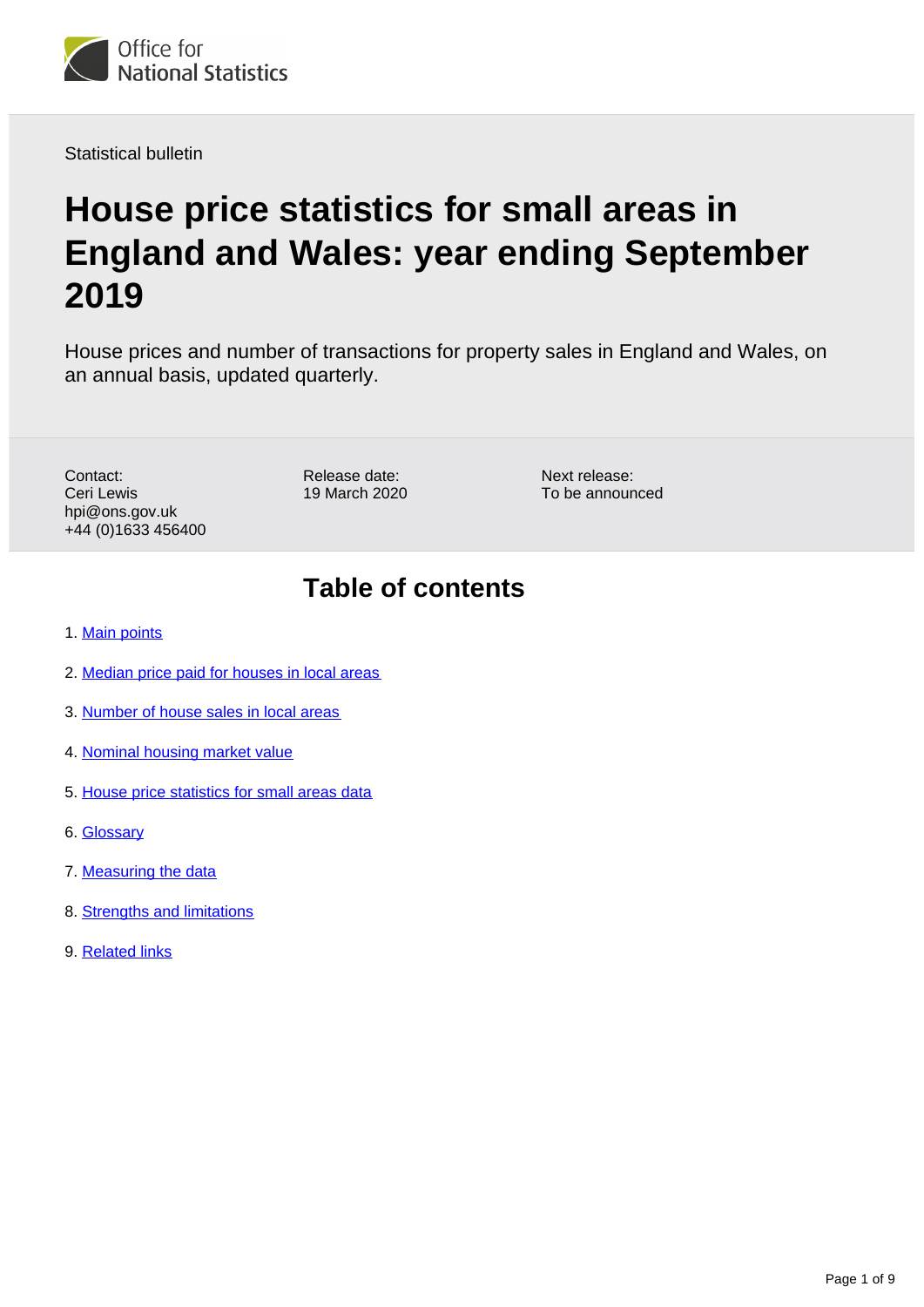## <span id="page-1-0"></span>**1 . Main points**

- The median price paid for residential properties in England ranged from £25,000 (within County Durham and Sunderland) to £4,600,000 (within Kensington and Chelsea) in the year ending September 2019.
- The median price paid for residential properties in Wales ranged from £50,000 (within Rhondda Cynon Taf and Caerphilly) to £604,000 (within Vale of Glamorgan) in the year ending September 2019.
- The total value of residential property transactions (unadjusted for inflation) decreased most in London out of all regions (9.2% decrease) in the year ending September 2019.
- England's median price paid for residential properties increased in 55.4% of small areas, in Wales this increased in 61.9% of small areas.
- The number of residential property sales in England fell by 6.0% to 777,744 and in Wales fell by 4.1% to 45,303.
- The number of transactions of flats and maisonettes fell by more than any other property type in both England and Wales (13.4% and 8.7% respectively).

## <span id="page-1-1"></span>**2 . Median price paid for houses in local areas**

### **Median price paid for residential properties in LSOAs in England and Wales ranged from £25,000 to £4.6 million**

In the year ending September 2019, the median price paid for residential properties in Lower-layer Super Output Areas (LSOAs) in England and Wales ranged from £25,000 (within County Durham and Sunderland) to £4,600,000 (within Kensington and Chelsea). Last year, the most expensive LSOA, based on median price paid, was in Barnet.

Figure 1 maps the geographic distribution of house prices across LSOAs in England and Wales in the year ending September 2019.

### **Figure 1: Median price paid for all dwellings by Lower-layer Super Output Area**

### **England and Wales, year ending September 2019**

There were fewer small areas in which the median price paid was  $£1$  million or more in the year ending September 2019 than in the previous year (337 LSOAs, down from 357). Out of the 337 LSOAs in which the median price paid was £1 million or more, 273 were in London (this represents 5.6% of London's LSOAs).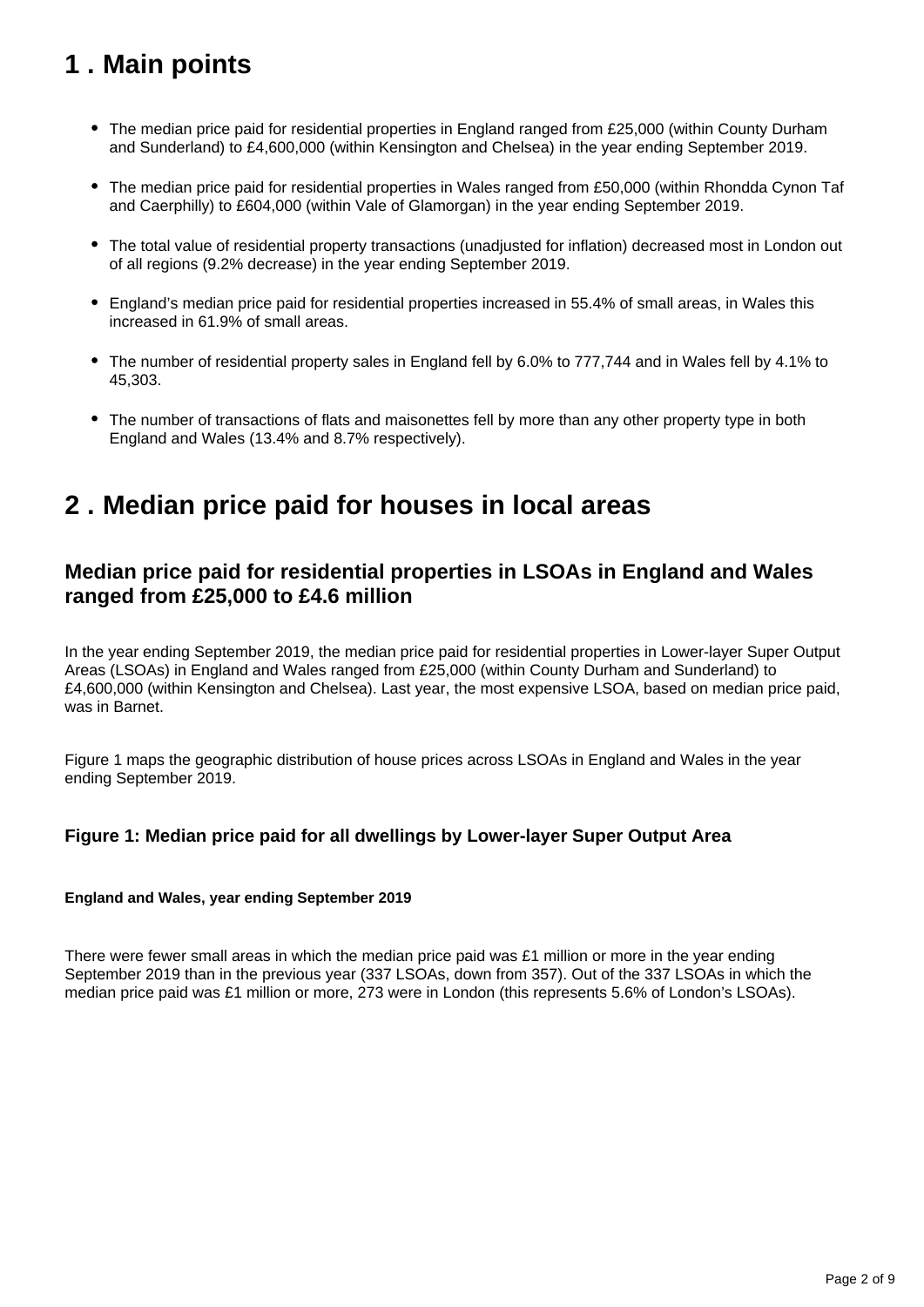#### **Figure 2: For the third year running there was a reduction in the percentage of small areas that saw an increase in house prices over the year**

**Percentage of Lower-layer Super Output Areas in which the median property price paid increased, decreased or remained the same since the previous year, England and Wales, year ending September 1997 to year ending September 2019**

Figure 2: For the third year running there was a reduction in the percentage of small areas that saw an increase in house prices over the year

Percentage of Lower-layer Super Output Areas in which the median property price paid



#### **Source: Office for National Statistics – House price statistics for small areas; HM Land Registry – Price Paid Data**

Warning: These data are calculated for LSOAs where data are available and not suppressed, which includes approximately 98% of LSOAs, so approximately 2% of LSOAs are unaccounted for.

Figure 2 shows that the percentage of LSOAs with an increase in median price paid has dropped compared with the previous year, with a decrease of 5.8 percentage points since the year ending September 2018. This is the third consecutive annual decrease, but the number of LSOAs that saw an increase in median price paid for residential properties in comparison with the previous year still remains notably higher than the year ending September 2009, following the economic downturn.

## <span id="page-2-0"></span>**3 . Number of house sales in local areas**

### **Fewer sales of flats was the main driver of the decrease in property transactions**

The number of residential property transactions recorded by HM Land Registry in England and Wales fell 5.9% to 823,047 in the year ending September 2019, from 874,998 in the previous year.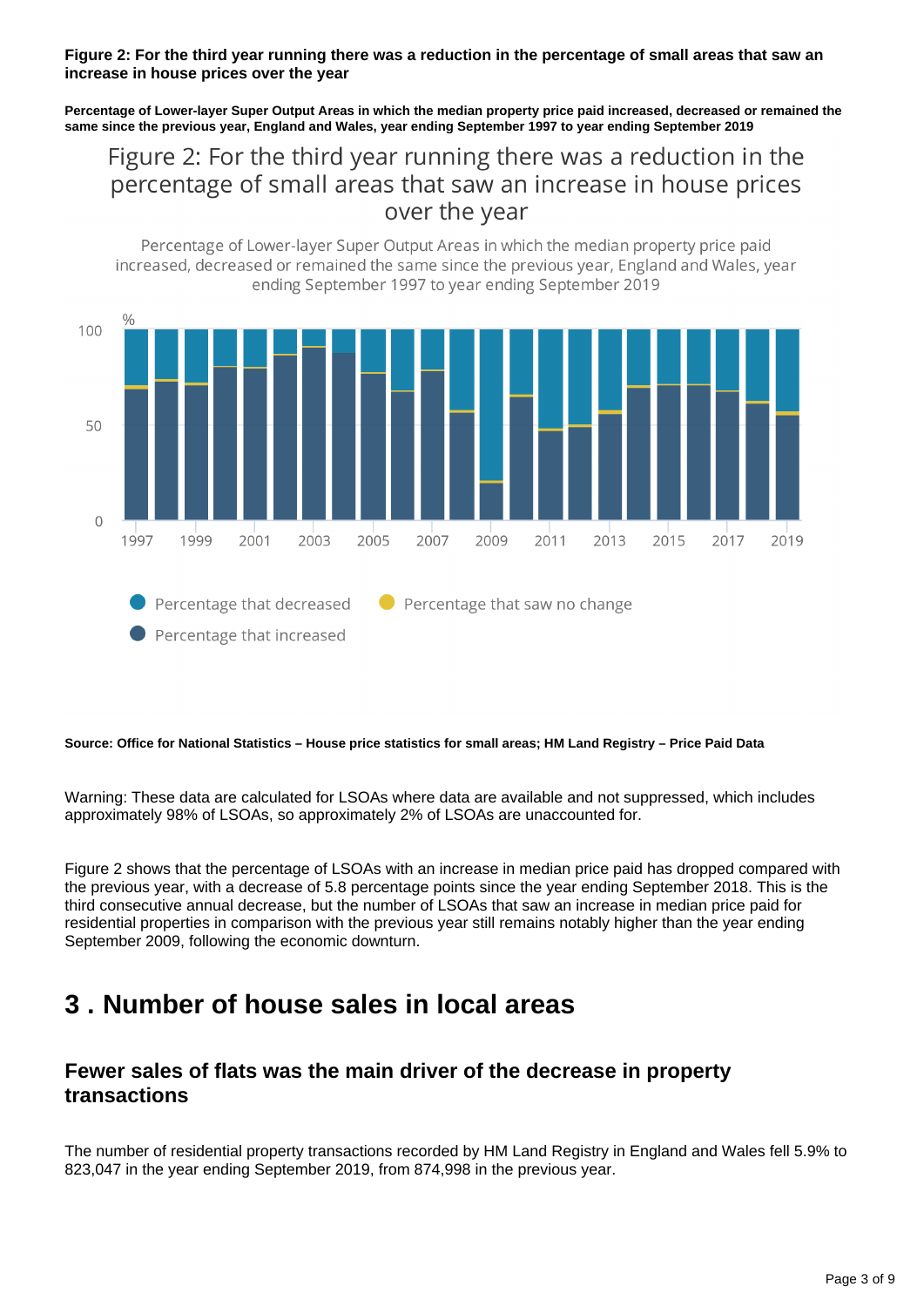This was the third consecutive year in which the number of property transactions has decreased and is the lowest number of sales since the year ending September 2013, when 731,927 property transactions took place.

### **Figure 3: Property sales fell for all residential property types**

#### **Number of residential property transactions, England and Wales, year ending September 1996 to year ending September 2019**

## Figure 3: Property sales fell for all residential property types

Number of residential property transactions, England and Wales, year ending September 1996 to year ending September 2019



#### **Source: Office for National Statistics – House price statistics for small areas; HM Land Registry – Price Paid Data**

There was an overall decrease of 51,951 residential property sales in England and Wales on the previous year. Flats and maisonettes were the largest contributor to this decrease, with 21,121 fewer transactions (a fall of 13.3%). Every country and region had a greater percentage drop for flats and maisonettes than for other residential property types, with the largest drop being in the East Midlands (16.8%).

The next largest decrease was for terraced properties, of which there were 5.8% fewer transactions in the year ending September 2019 compared with the previous year in England and Wales. The largest percentage decrease in the number of terraced property transactions was in the South West (9.1%).

For all residential property types in all regions, the number of transactions in the year ending September 2019 was higher than 10 years ago, following the economic downturn. However, the number of property transactions has not yet returned to the levels seen before the economic downturn.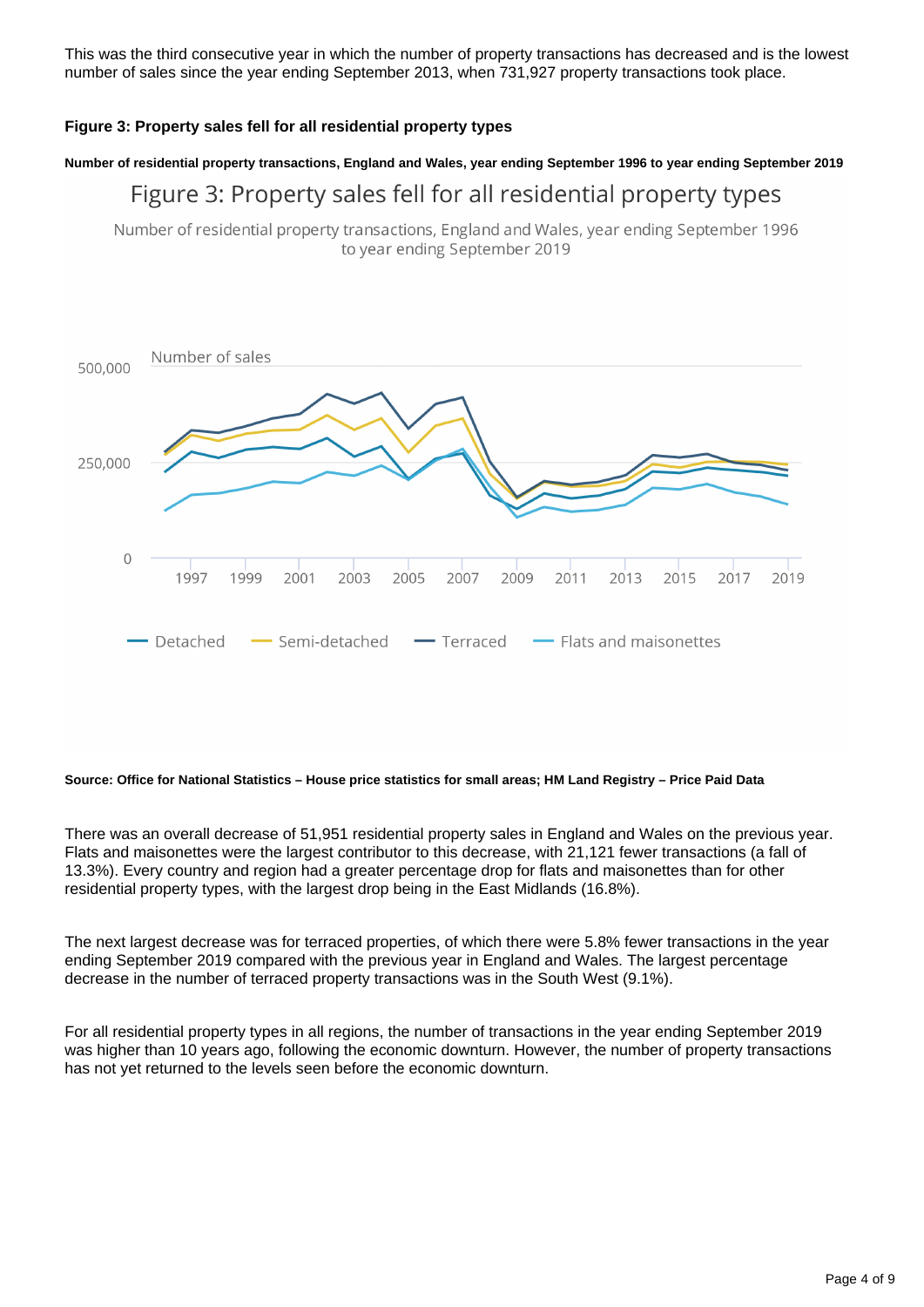**Percentage of Lower-layer Super Output Areas in which the number of property transactions increased, decreased or remained the same since the previous year, England and Wales, year ending September 1997 to year ending September 2019**

## Figure 4: Housing market activity in small areas falls

Percentage of Lower-layer Super Output Areas in which the number of property transactions increased, decreased or remained the same since the previous year, England and Wales, year ending September 1997 to year ending September 2019



**Source: Office for National Statistics – House price statistics for small areas; HM Land Registry – Price Paid Data**

For the third year running, less than half of Lower-layer Super Output Areas (LSOAs) saw an increase in the number of property transactions in the year ending September 2019 in comparison with the previous year.

## <span id="page-4-0"></span>**4 . Nominal housing market value**

### **The nominal total housing market value decreased most in the East of England**

The total housing market value in England and Wales was £244.7 billion in the year ending September 2019, a decrease of 5.6% on the previous year. It is also 15.4% less than the highest level of housing market value, which was in the year ending September 2007.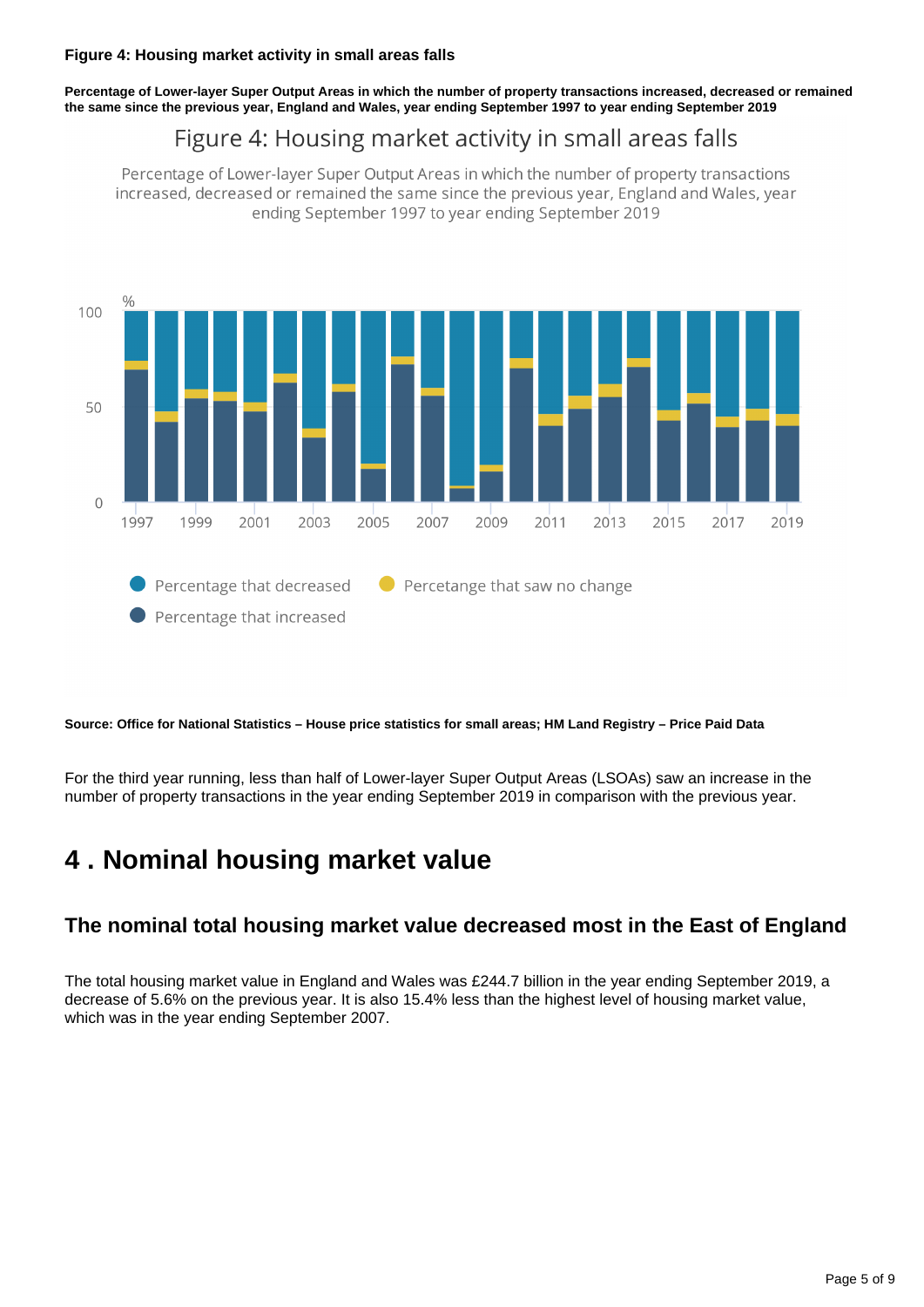#### **Figure 5: All regions saw a decrease in their housing market value compared with 2018**

**Nominal total value of property transactions, North East, East of England, London, and England and Wales, year ending September 1996 to year ending September 2019**

## Figure 5: All regions saw a decrease in their housing market value compared with 2018

Nominal total value of property transactions, North East, East of England, London, and England and Wales, year ending September 1996 to year ending September 2019



#### **Source: Office for National Statistics – House price statistics for small areas; HM Land Registry – Price Paid Data**

#### **Notes:**

1. Nominal total value is the total value of residential property transactions. This is expressed as an index in this chart, where 100 represents the value in the year ending March 2007.

For England and Wales overall, the total housing market value was £44.4 billion lower in the year ending September 2019 than the pre-downturn peak of 2007. It was lower for all English regions and Wales, with the London housing market value falling the most (£11.0 billion) since the pre-downturn peak of 2007.

In the year ending September 2019, the East of England had the highest housing market value relative to the peak in 2007 (with an index of 91.2). The North East had the lowest housing market value relative to the peak in 2007 (with an index of 68.3).

In London, the housing market value fell by 9.2% in the year ending September 2019 compared with the previous year; this was the largest fall out of all English regions and Wales. Yorkshire and The Humber saw a 1.2% yearon-year decrease in housing market value in the year ending September 2019; this was the smallest decrease of all English regions and Wales.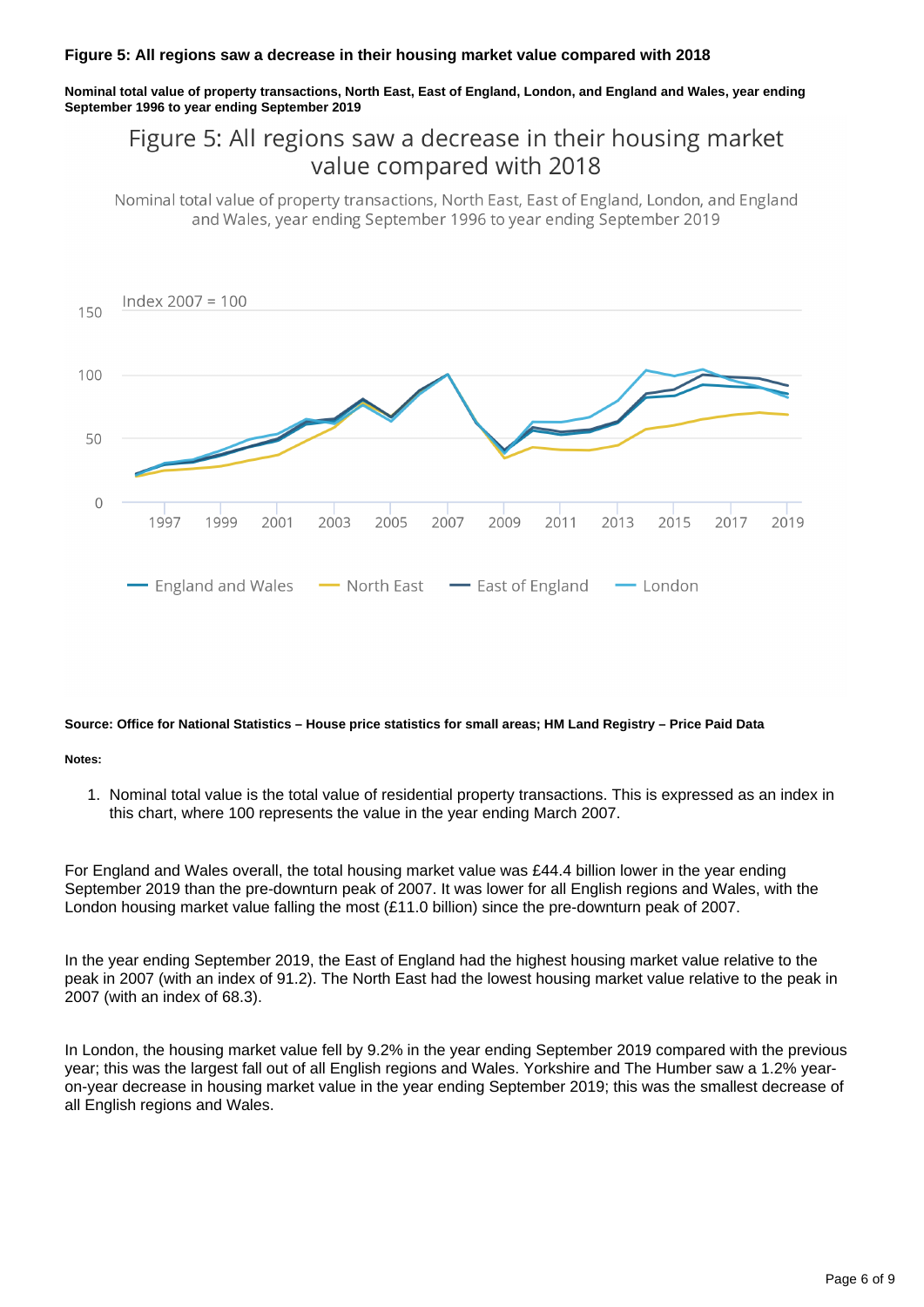## <span id="page-6-0"></span>**5 . House price statistics for small areas data**

There are 49 datasets in total, which show house prices by property type for various geographies in England and Wales as well as the number of property transactions. Here are the most frequently downloaded datasets.

[Median house prices for administrative geographies: HPSSA dataset 9](https://www.ons.gov.uk/peoplepopulationandcommunity/housing/datasets/medianhousepricefornationalandsubnationalgeographiesquarterlyrollingyearhpssadataset09)

Dataset | Released 19 March 2020 Median price paid for residential property in England and Wales, by property type and administrative geographies. Annual data, updated quarterly.

[Residential property sales for administrative geographies: HPSSA dataset 6](https://www.ons.gov.uk/peoplepopulationandcommunity/housing/datasets/numberofresidentialpropertysalesfornationalandsubnationalgeographiesquarterlyrollingyearhpssadataset06)

Dataset | Released 19 March 2020 Number of residential property sales in England and Wales, by property type and administrative geographies. Annual data, updated quarterly.

[Median house prices by ward: HPSSA dataset 37](https://www.ons.gov.uk/peoplepopulationandcommunity/housing/datasets/medianpricepaidbywardhpssadataset37)

Dataset | Released 19 March 2020

Median price paid for residential property in England and Wales, by property type and electoral ward. Annual data, updated quarterly.

[Median house prices by Middle-layer Super Output Area: HPSSA dataset 2](https://www.ons.gov.uk/peoplepopulationandcommunity/housing/datasets/hpssadataset2medianhousepricebymsoaquarterlyrollingyear)

Dataset | Released 19 March 2020 Median price paid for residential property in England and Wales, by property type and Middle-layer Super Output Area (MSOA). Annual data, updated quarterly.

[Residential property sales for administrative geographies \(newly built dwellings\): HPSSA dataset 7](https://www.ons.gov.uk/peoplepopulationandcommunity/housing/datasets/numberofresidentialpropertysalesfornationalandsubnationalgeographiesnewlybuiltdwellingsquarterlyrollingyearhpssadataset07)

Dataset | Released 19 March 2020

Number of new residential property sales in England and Wales, by property type and administrative geographies. Annual data, updated quarterly.

## <span id="page-6-1"></span>**6 . Glossary**

## **Lower-layer Super Output Area (LSOA)**

A Lower-layer Super Output Area (LSOA) is a geographic hierarchy designed to improve the reporting of small area statistics in England and Wales. There are 34,753 LSOAs in England and Wales, each containing between 400 and 1,200 households. More information can be found by visiting the [Census geography](https://www.ons.gov.uk/methodology/geography/ukgeographies/censusgeography) page.

### **Housing market value**

The housing market value refers to the total value of residential property transactions in an area. It is determined by a combination of property prices and the number of property transactions. This can be used to provide an overview of the scale of the property transaction economy.

### **Nominal housing market value**

The nominal market value refers to housing market value statistics that have not been adjusted to take account of price inflation. They therefore present the simple total transactional value of all property sales.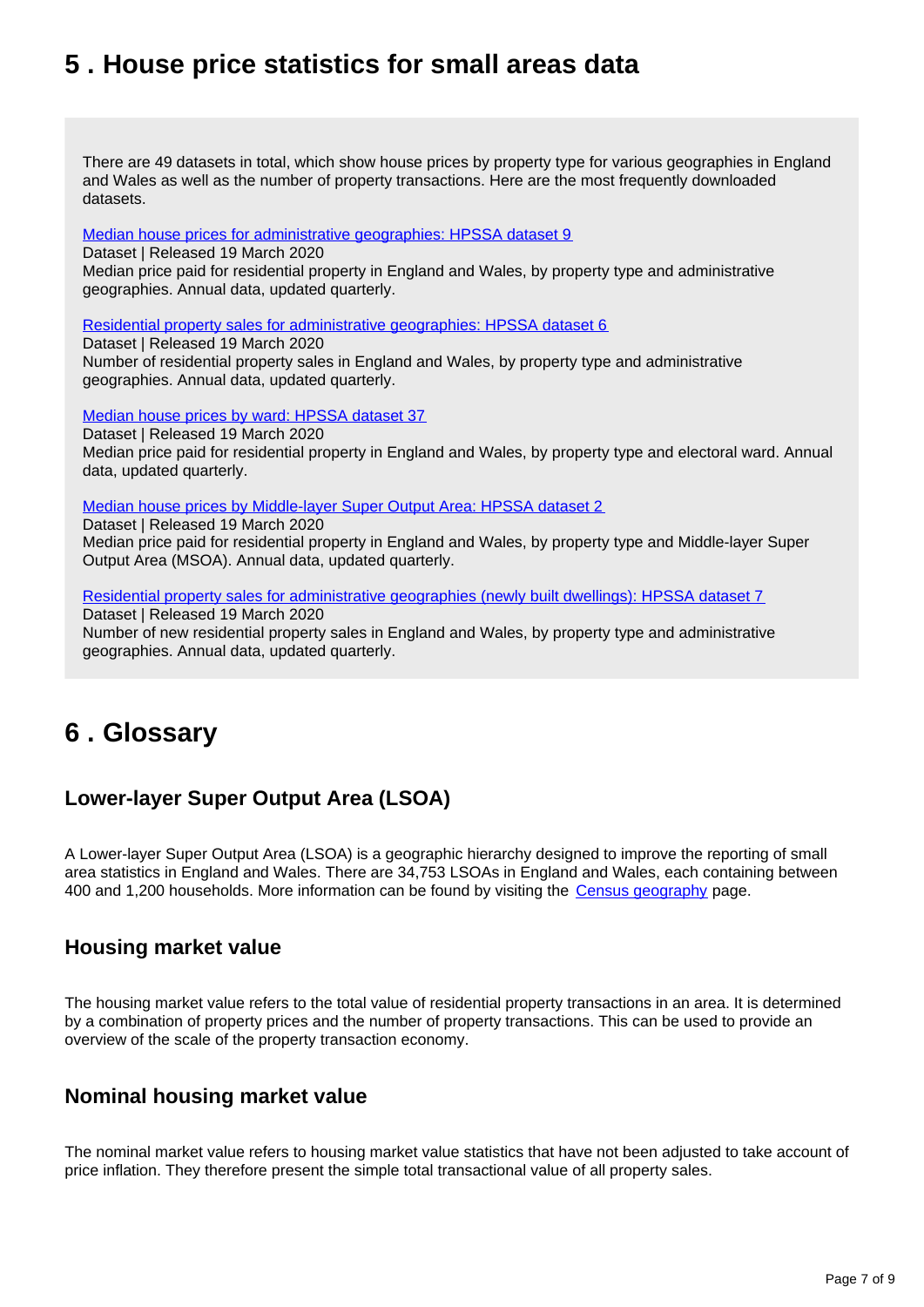### **Index**

An index is a statistical measure of change in a variable, for example, housing market value, over time.

## <span id="page-7-0"></span>**7 . Measuring the data**

### **Data collection**

The house price statistics for small areas (HPSSAs) use data from HM Land Registry to provide statistics on the price paid and number of residential property transactions for properties that were sold in England and Wales. Properties sold at a discount to the market level, such as properties sold under the Right to Buy scheme, are not included in these statistics.

HPSSAs are updated quarterly, adding a new 12-month period to the data. The use of rolling annual data removes seasonal effects (that is, peaks and troughs in property transactions at particular times of the year) and reduces the impact of registration lag (that is, where transactions are registered by HM Land Registry sometime after the date on which they are completed).

### **Differences to other house price statistics**

There are two sets of official statistics for house prices. In addition to these HPSSAs, the Office for National Statistics (ONS) also produces the [UK House Price Index](https://www.ons.gov.uk/economy/inflationandpriceindices/bulletins/housepriceindex/previousReleases) (UK HPI). The HPSSAs measure the number of property transactions and the price paid for properties sold in a given period, whereas the UK HPI provides a measure of the changing value of properties in the housing market. The differences and uses of these outputs are explained in more detail in [Section 5 of the House price statistics for small areas Quality and Methodology](https://www.ons.gov.uk/peoplepopulationandcommunity/housing/methodologies/housepricestatisticsforsmallareasqmi#quality-characteristics-of-the-data)  [Information \(QMI\) report](https://www.ons.gov.uk/peoplepopulationandcommunity/housing/methodologies/housepricestatisticsforsmallareasqmi#quality-characteristics-of-the-data).

### **Quality**

More quality and methodology information on strengths, limitations, appropriate uses, and how the data were created is available in the [House price statistics for small areas QMI.](https://www.ons.gov.uk/peoplepopulationandcommunity/housing/methodologies/housepricestatisticsforsmallareasqmi)

## <span id="page-7-1"></span>**8 . Strengths and limitations**

### **Detailed geographic coverage**

The smallest areas for which statistics are presented are Lower-layer Super Output Areas (LSOAs), of which there are 34,753 in England and Wales, each containing around 600 households. More detailed statistics are presented for other geographies including Middle-layer Super Output Areas (MSOAs). There are 7,201 MSOAs in England and Wales, each containing around 3,000 households. Statistics for these Super Output Areas (SOAs) therefore provide a detailed geographic understanding of the number of and price paid for properties that were sold at market value.